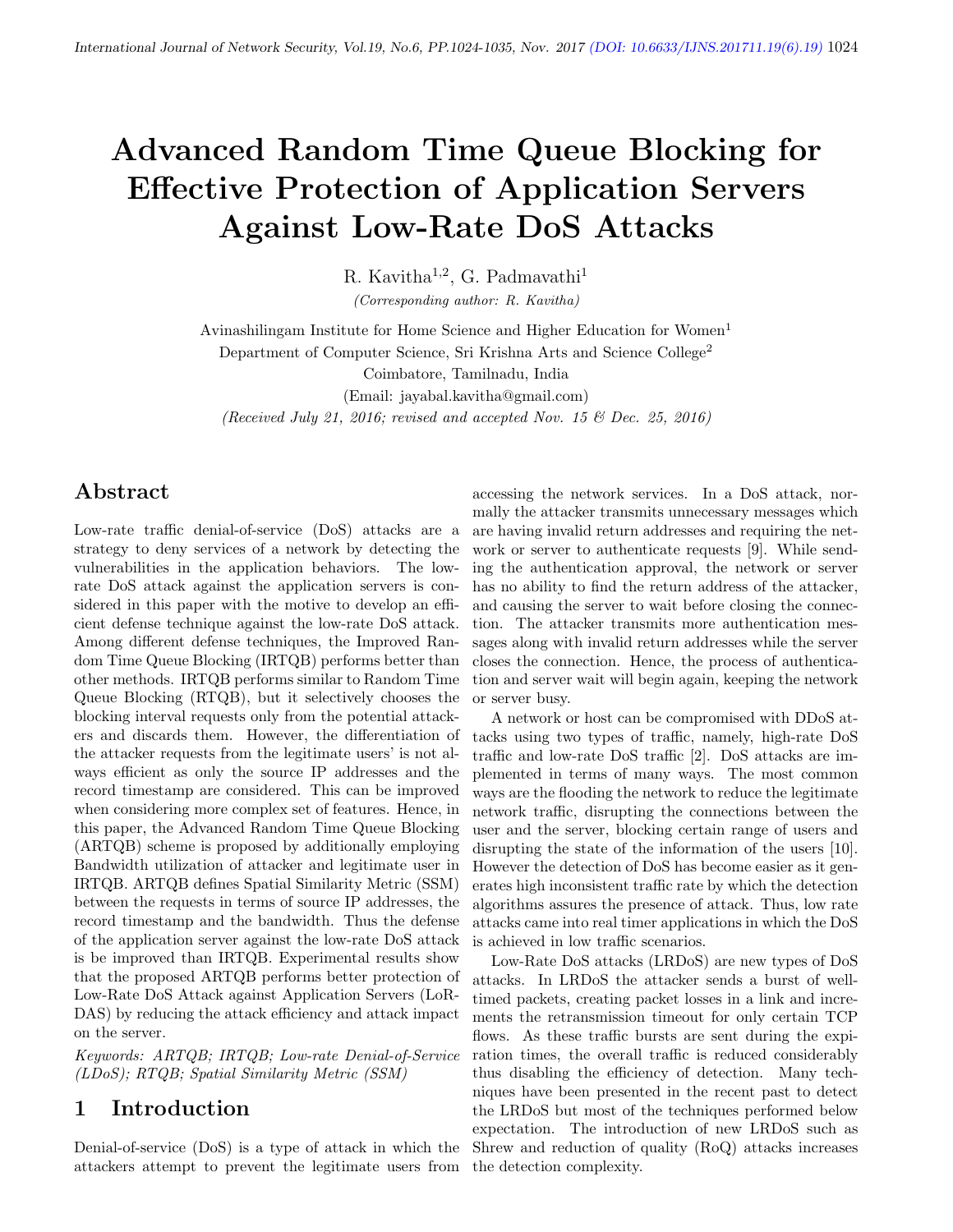In this paper, the DoS detection schemes such as random service time (RST), Random answer instant (RAI), Random time queue blocking (RTQB) and Improved Random Time Queue Blocking (IRTQB) are analyzed to determine the detection efficiency. The analysis results show that the IRTQB performs better than the other three methods; however the IRTQB also suffers from limitations. Particularly the differentiation between the attack requests from the legitimate users' requests is not satisfactory. Hence, bandwidth utilization is included in IRTQB to develop Advanced Random Time Queue Blocking (ARTQB) scheme for effective defense of the application servers.

The remainder of the article is organized as follows: Section 2 describes the related researches briefly. Section 3 presents the methodologies utilized in the paper. Section 4 provides the experimental results and their discussions. Section 5 concludes the research.

## 2 Related Works

Macia-Fernandez et al. [5] proposed evaluation method of low-rate DoS attack (LRDoS) against the iterative servers. The evaluated attack characteristics are analyzed and the potential effects of the attack are also analyzed. The iterative servers are that those servers limited to handle just a single service request compared to multiple service requests handled by the concurrent servers. The analysis provides the vulnerability details of the iterative servers and provides better possibility of forecasting the statistical metrics about the server behavior. The lowrate traffic behavior helps to subvert the provided service. It is also possible to tune the parameters of the attack in order to choose the suitable values for the efficiency and the amount of load generated in the target server. Thus, it becomes possible to bypass the intrusion detection system intended to protect the attacked server.

Macia-Fernandez et al. [6] in another work extended the analysis results to support the analysis of the low-rate DoS attacks against the concurrent servers like persistent HTTP servers. The mathematical model for the low-rate DoS attacks against the application server has been presented in an extended work [7] for the evaluation of the attack in servers with superposition among the occurrence probability functions. In another extension [8] presented four efficient methods to tackle the low-rate DoS attacks against the application server.

The efficient alternative techniques are based on the blocking the entry of the requests in the service queue of the server. Thus the efficiency of the low-rate DoS attack can be reduced effectively without any impact on the amount of time spent by the requests in the generated systems. However, there are some limitations in which the attack requests and the legitimate users' requests are not effectively differentiated in some instances.

Wang et al. [12] proposed a queuing analysis scheme for the evaluation of the DoS attacks in the computer networks. The stationary probability distribution can be determined by developing a memory-efficient algorithm and the computed probability distribution can be utilized for finding other interesting performance metrics like the connection loss probability and buffer occupancy percentages of half-open connections for regular traffic and attack traffic. Thus the impact of DoS attacks can be detected even in complicated computer networks.

Tang et al. [11] proposed a vulnerability model of feedback-control based internet services to tackle the lowrate DoS attacks. The fundamental queries, namely the impact of the LRDoS attack on the feedback-control based systems and how the systematic evaluation of LR-DoS is performed has been the center point of research. These problems are tackled by considering the target system as a switched system. Both the oscillation of steady state error and staying away from the desired state impair the system's performance and hence a novel methodology is used to analyze the impact of the attack. However the tradeoff between the effectiveness and the cost of LRDoS attack has not been explained which hinders the analysis.

Wu et al. [13] proposed an LRDoS attack detection scheme based on the network multi-fractal called as multifractal detrended fluctuation analysis (MF-DFA). The scheme detects the changes in terms of the multi-fractural characteristics of the network traffic, which helps in finding the LRDoS attack flows.

Adi et al. [1] introduced an analysis technique to demonstrate the impact of LRDoS attacks against the HTTP/2 servers. The resource consuming HTTP packets are transmitted along with the principle of sending requests in order to serve the full capacity of the servers. The HTTP/2 packets serve as the underlying standard and there are no computationally expensive applications due to a backend server, which is not connected to the HTTP/2 server. The server memory degrades at a certain rate indicating the presence of LRDoS.

Brynielsson et al. [4] presented a spectral analysis based detection of LRDoS attacks against the HTTP server. The weakness of the HTTP server is analyzed and the attack simulator has been developed. When the attack is present, disproportionate amounts of energy in the lower frequencies can be detected effectively. Thus the approach serves as a medium of detection with the attacker has fixed wait times or floods the server when initiating the attack. However the major drawback is that the attacker has certain approaches to reduce the disproportionate amounts of energy to some extend so that the attack detection becomes very difficult.

Bedi et al. [3] introduced the enhanced AQM technique called as Deterministic Fair Sharing (DFS) for tackling the congestion based DoS attacks. The concept of fair buffer share is dynamically determined for each competing flow to ensure optimal fairness. It is achieved in DFS by utilizing a set of data structures in combination to provide low operational overhead while maintaining limited per-flow state and offer high DoS attack identification capability. Thus the congestion based DoS attacks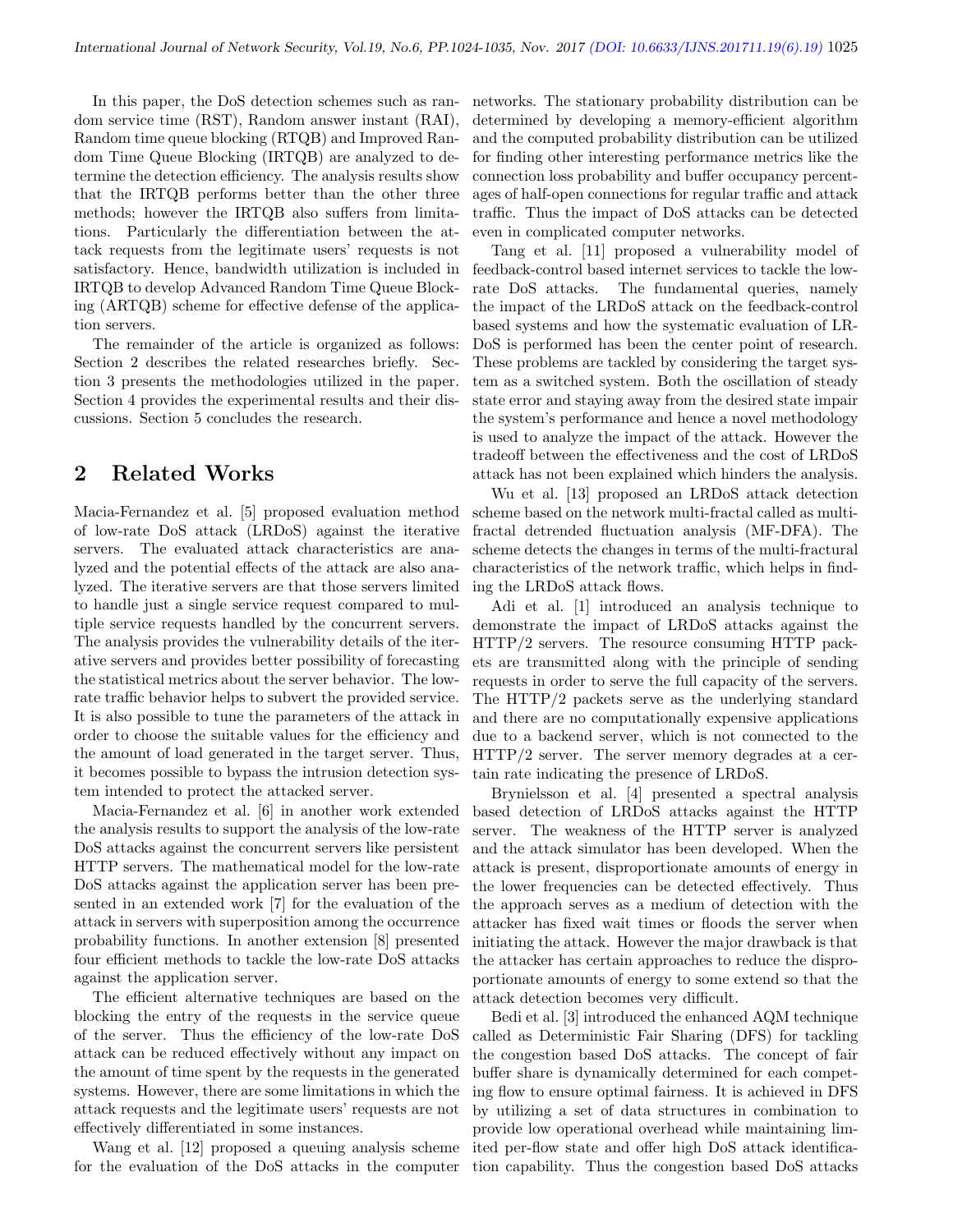can be detected effectively and DFS provides a higher degree of fairness and throughput to legitimate flows while stabilizing the router queue length and allowing the least bandwidth to the attack traffic.

Though the methods discussed in the literature are effective in the defense against the low-rate DoS attacks, there seem to be more drawbacks that reduce the overall performance. In some methods, the LoRDAS attacks become complex to detect and hence the attack efficiency becomes not possible to be minimized. The tradeoff between the effectiveness and the cost of LRDoS attack influences the attack performance, but it is not considered in the existing methods. The smart attackers have the tendency of reducing the disproportionate amounts of energy in the existing methods also affects the attack detection.

Moreover, in the existing methods, the differentiation of the legitimate user requests and the attacker requests is appropriately addressed. Similarly, only the record timestamp and the source IP address are considered for reducing the LoRDAS attack efficiency, which seems efficient; however making room for improvement.

Hence the need for a novel strategy is needed to effectively detect the attacks and also develop a response technique for reducing the attack efficiency and its impact on the application server. Many methods were introduced to detect the attacks, including the Shrew attack.

Some methods utilized the randomization of the timers in the TCP flows for avoiding the synchronization between the periodic arrival of short attack bursts and the expiration of a timer. But there are no effective solutions for the LoRDAS. The Improved Random time queue blocking (IRTQB) has been the effective solution till date but even it has relatively near-par solutions only. IRTQB employs record timestamp and the source IP address for reducing attack impact. In this paper, ARTQB is proposed with the bandwidth utilization additionally considered for the minimization of the attack efficiency.

## 3 Methodologies

#### 3.1 Application Server Model

Application servers are the potential victims of LoRDAS attacks shown in Figure 1. Certain conditions are required for an application to be vulnerable to this kind of attacks, and several different strategies might be followed by the attacker to deny the service. In addition, the necessary network model behind the attack is shown in Figure 2.

The application server model considered in the LoR-DAS attack is composed of the following elements (1) a service queue where incoming requests are placed upon their arrival on the server, and (2) one or several service modules which are in charge of processing the requests.

The low-rate DoS attacks in the application servers depends on two major aspects of server behavior such as the presence of deterministic patterns and enabling instants concurrence with the answer instants. The defense methods are developed based on the strategy used for reducing Requests arrival



Queue

Figure 1: Application server model in LoRDAS attack



Figure 2: Study scenario

the efficiency of the attack in the servers and without any negative impact on the normal performance of the servers. The fundamental LoRDAS attack can be understood from Figure 3.

#### 3.2 Random Service Time (RST)

RST has been designed with the view of reducing the predictability of the server behavior, thus considerably preventing the server details to the attackers and reducing the efficiency of the attack as shown in Figure 4. In this scheme, the deterministic patterns are eliminated from its mode of operation. So whenever the server utilizes a fixed timeout feature that aims to randomizing the features to make the implementation of the attack more difficult in practice by blocking the prediction of the answer instants and enabling instants. RST can be implemented in a server such that its behavior is maintained with slight modifications that do not alter the overall performance.

When the service of a request in the queue is idle, the service module considers the request from the service queue on the basis of the popular schemes like FIFO and LIFO. Then by utilizing a processing time of the request, the request is deadline constraint. In this period, the at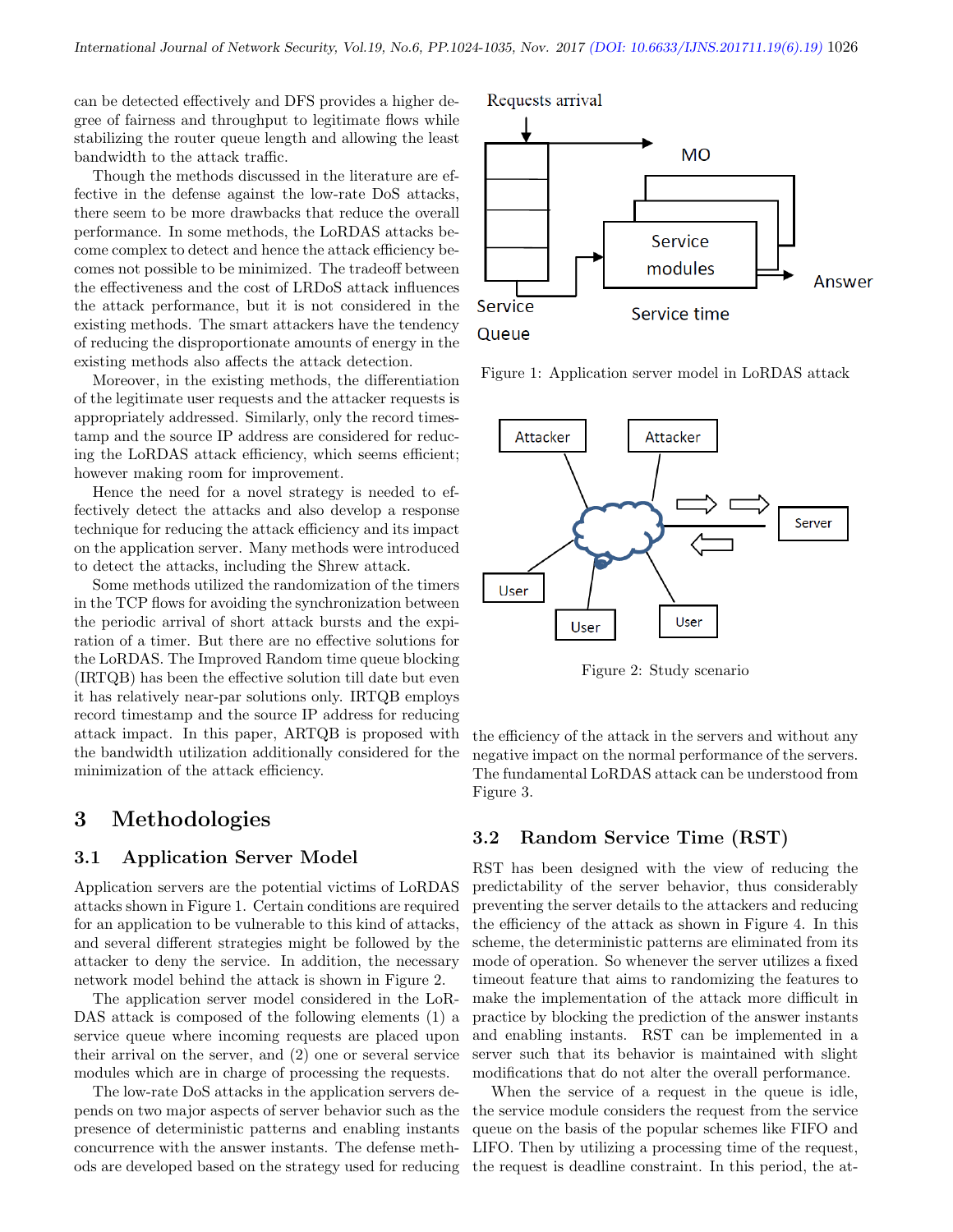tacker manages to send a short attack burst that reaches around the estimated answer time. When the processing is finished, the service module remains locked for a random time called extra delay such that no additional position is enabled as no answers will be generated in this phase.

Either the conditions  $\Delta t$  >  $\overline{\Delta t_{RST}}$  + B/2 or  $\Delta t$  <  $\overline{\Delta t_{RST}} - \frac{B}{2} - RTT$  must be achieved during the attack bursts so that the answer time is shifted. However condition  $\Delta t$  <  $\overline{\Delta t_{RST}}$  –  $\frac{B}{2}$  –  $RTT$  cannot be fulfilled if  $\overline{\Delta t_{RST}} < \frac{B}{2} + RTT$ . Hence the  $\Delta t_{RST}$  takes values from a uniform distribution with a maximum value  $\Delta t_{max}^{RST}$  in order to maintain, no free positions for the legitimate users in RTT seconds.

$$
\Delta t = U[0, \Delta t_{max}^{RST}], \text{ if } \overline{\Delta t_{RST}} < \frac{B}{2} + RTT \tag{1}
$$

where,  $\overline{\Delta t_{RST}}$  is the mean extra delay, RTT is the round trip time, B is the time period of attack burst,  $\Delta t$  is the variability in service time and  $\Delta t_{max}^{RST}$  is the maximum value of mean extra delay. When  $\overline{\Delta t_{RST}} > \frac{B}{2} + RTT$ ,  $\Delta t_{RST}$  is a random variable sampled from two different uniform variables  $V_1$  and  $V_2$  are utilized.

$$
\overline{\Delta t} = \frac{\Delta t_{max}^{RST}}{2} \tag{2}
$$

The mean value of the extra delay should be  $\frac{\Delta t}{t}$ RST max order to appropriately shift the answer time. So  $\Delta t_{RST}$ in is sampled from  $V_1$  and  $V_2$  with a probability  $P$ .

$$
\Delta t_{RST} = \begin{cases} V_1 & \text{with probability } P \\ V_2 & \text{with probability } 1 - P \end{cases}
$$
 (3)

where  $V_1$  and  $V_2$  are variables and the probability P is calculated by

$$
P = \frac{\Delta t_{Max}^{RST} + B}{2(\Delta t_{Max}^{RST} + B + RTT)}
$$
(4)



Figure 3: LoRDAS attack process



Figure 4: LoRDAS attack when RST is active

The RST initially replaces the answer instant to a newer position which does not come under the control of the attacker. If the extra delay is longer and the condition of the service queue is full of requests, then all of the attack burst traffic will be rejected by the server. The time available for the legitimate user to insert new requests in the service queue depends on the round trip time (RTT) between the server and the attacker while the reception of the attack packet will be sent as a response to the answer.

When the extra delay time expires, the answer is forwarded to the user who requested them. As the efficiency of the attack is reduced, the server performs efficiently and thus a new free position occurs at the end of transmitting the answers to the requested users. If the extra delay time is much longer, then the legitimate user can send a request at the start of the delay time while the attacker's request is assumed to be occurring at the end of the delay time, so that even the attack requests can be inserted at the free positions in the queue without affecting the user requests.

Thus the efficiency of the attack is significantly reduced; however the fact assumed that the attack requests are inserted at the end of the lengthy extra delay. But when an extra delay is added to the original service time, the attacker also perceives an increase in the estimation of the service time, so that the attack parameters can be adjusted to synchronize the attack bursts.

#### 3.3 Random Answer Instant (RAI)

Random answer instant (RAI) differs from the RST technique by utilizing the decoupling the answer instants and the enabling instants instead of introducing variability in the server behavior as performed in RST as shown in Figure 5. The service of a request is extracted and processed during the service time as in the RST. After processing the requests from the queue, the service model waits for the extra delay similar to RST but the difference being when the first request service is processed, and then the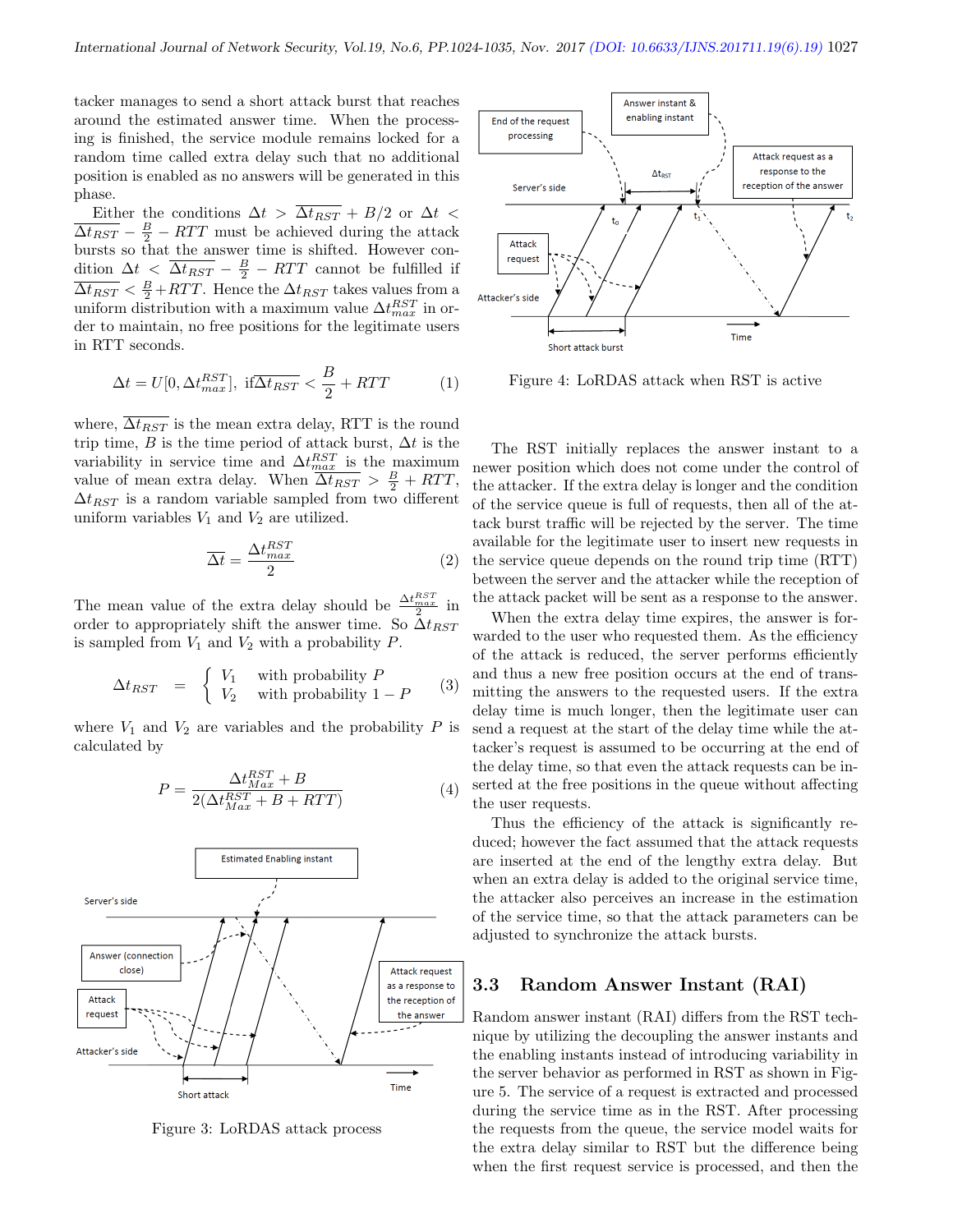new request is extracted from the queue and begins processing such that the extra delay becomes non-blocking. Thus a new position in the queue is enabled at this period, enabling instant. After the completion of extra delay, the answer is sent to the corresponding user which is the answer instant.

When  $\overline{T_S}$  +  $\overline{\Delta t_{RAI}}$  is the service time, a short attack burst is send at the answer instant  $t_1 - t_0$ .  $\Delta t$  is given by  $\Delta t = U[\Delta t_{min}^{RAI}, \Delta t_{max}^{RAI}]$ . The lower limit is given as  $\Delta t_{min}^{RAI} = \frac{B}{2}$  thus ensuring the time interval duration  $\overline{\Delta t_{RAI}} - B/2$  between the enabling instant and the arrival of the short attack burst.

$$
\Delta t = \begin{cases} 0 & \text{if } \Delta t_{max}^{RAI} < B/2\\ U[\Delta t_{min}^{RAI}, \Delta t_{max}^{RAI}] & \text{if } \Delta t_{max}^{RAI} > B/2 \end{cases} (5)
$$

where,  $\Delta t_{max}^{RAI}$  is the upper limit of the uniform distribution to select  $\Delta t_{RAI}$  and  $\Delta t_{min}^{RAI}$  is the lower limit of the uniform distribution to select  $\Delta t_{RAI}$ . The upper limit  $\Delta t_{max}^{RAI}$  must be high as possible in order to introduce higher variability. But by considering impact the values becomes

$$
t_1^{RAI} = [Nt_s + \Delta t_{RAI}, (N+1)t_s + \Delta t_{RAI}] \tag{6}
$$

In Equation (6),  $t_1^{RAI}$  is the time interval for new incoming request in RAI mechanism,  $t_s$  is the service time,  $\Delta t_{RAI}$  is the mean extra delay in RAI, N is the number of requests. Thus  $\Delta t^{RAI}_{max}$  should be configured as a trade-off between reducing the impact and increasing the variability in the server so that RAI reduces the impact on the normal behavior of the server so that the effectiveness of the attack is reduced. However there is an interval called as the tradeoff between the reduction of the impact and increase of variability in the server, which causes impact on the normal behavior of the server.

## 3.4 Random Time Queue Blocking (RTQB)

As RST and RAI have certain limitations, Random time queues blocking (RTQB) is introduced to overcome the shortcomings as shown in Figure 6. RTQB aims at reducing the attack efficiency without creating any negative impact in the server behavior. The main concept of RTQB is that when the attacker is able to accurately estimate the answer instants, then the short attack bursts will arrive with the response attack messages arriving in RTT seconds. In this situation, the legitimate users are distributing the requests while the attackers will be considering the response messages. Hence, in RTQB all the requests arriving at this time interval are blocked so that the attack efficiency and the impact are reduced.

Ideally, the value for  $\Delta t_{RTQB} = RTT$ , all the attack requests are projected in an interval  $[-B/2, RTT]$  around the answer instant. But  $\Delta t_{RTQB}$  is configured as a random value taken from uniform distribution

$$
\Delta t_{RTQB} = U[RTT, \Delta t_{max}^{RTQB}] \tag{7}
$$



Figure 5: LoRDAS attack when RAI is active



Figure 6: LoRDAS attack when RTQB is active

In Equation (7),  $\Delta t_{RTQB}$  is the mean extra delay for RTQB. There are two reasons for considering a random value. First, the attacker estimation of both the answer instants and RTT is not perfect and, attack packets will arrive even after RTT seconds from the answer instant. Second, it is recommendable to introduce certain variability into the process; the attacker might be capable of estimating the value  $\Delta t_{RTQB}$  and adapting the attack.

The service of a request is performed similar to the RST and RAI. After the processing of the requests, the answers are sent to the requested users in answer instant and the extraction of new requests is enabled from the queue in enabling instant. After the answer instant, all new requests are rejected during the specified interval of time. After this interval, the new requests are again accepted and the processing begins. Thus the effect of an attack can be reduced while once a request enters during the active stage of RTQB; the server behavior is also not affected. The impact of RTQB on the server behavior, it is clear that when RTQB is active and once a request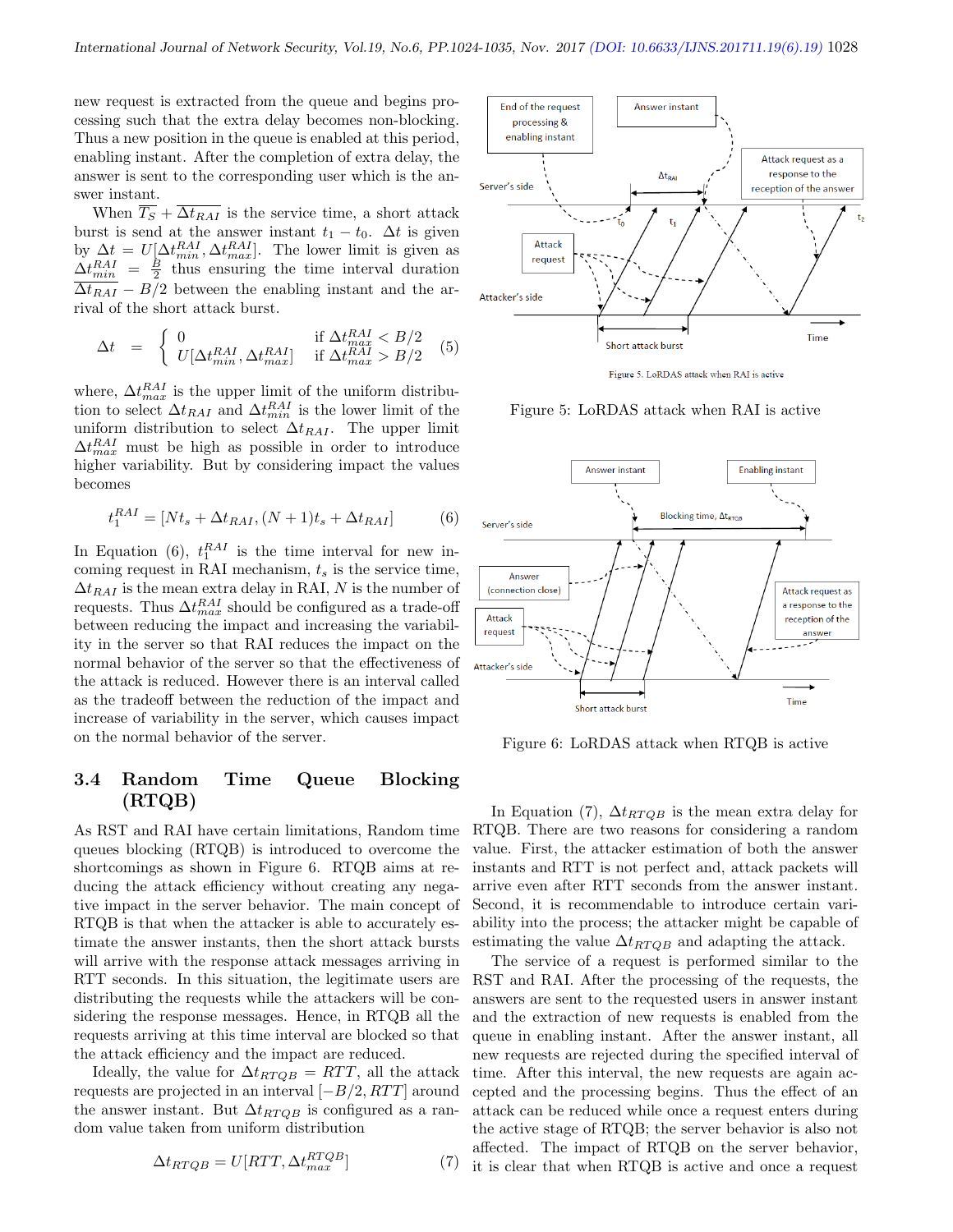enters into the service queue, there is no difference in its process. Thus, no impact is present due to the use of RTQB. However, as RTQB blocks all the requests during the specified time interval, it fails to select the legitimate user requests.

#### 3.5 Improved Random Time Queue Blocking (IRTQB)

In order to avoid discarding of important legitimate user requests during the time interval of RTQB, improved version called Improved Random Time Queue Blocking (IRTQB) is introduced as shown in Figure 7. IRTQB selectively chooses the requests during the time interval around the answer instants which comes from the potential attackers are only discarded. As the attacker uses only restricted spoofing mechanisms that are allowed within the same network segment, the attack is limited. The attack interval starts only at  $t_0 - B/2$  where B is the length of an attack burst. Thus, when the attack length is B, the interval becomes  $[t_0 - B/2, t_0 + \Delta t_{max}^{IRTQB}]$ . The spatial similarity metric SSM is defined between the two requests to measure the probability that they come from the same source. In IRTQB, the SSM includes the source IP addresses only. For two generic IP addresses  $A_i$  and  $A_i$ , the similarity metric is computed as the number of consecutive bits set to '1' in the bit XNOR operation of the two addresses.

$$
SSM(A_i, A_j) = #\text{consecutive\_bits}_1(A_i \text{ XNOR } A_j) \quad (8)
$$

A spatial similarity metric (SSM) is defined between two requests to measure the probability of the same source. SSM includes the source IP addresses of incoming requests for the analysis of the source. IRTQB maintains a record of timestamps and source IP addresses for all incoming requests with which the similarity is computed. If the similarity between the two requests is higher than a predefined threshold  $SSM(A_i, A_j) > SSM_{Th}$  then, both are discarded without any notification to the users. Thus, the attackers are prevented from obtaining information about the requests.

#### 3.6 Limitations of RST, RAI, RTQB, IRTQB

RST decreases the attack efficiency by shifting the answer time to a position that is not controlled by the attacker and also by adding a source of variability in the server behavior. However, when the extra delay included in the original service time is longer, the attacker also perceives an increase in the estimation of the service time, so that the attack parameters can be adjusted to synchronize the attack bursts. The reduction of attack effectiveness in RST is limited due to the fact that the maximum amount of time for legitimate users to seize new positions in the queue is the RTT. RAI technique performs better than RST and even provides better performance than the RTQB. However, in RAI the tradeoff between the reduction of the impact and increase of variability on the server, which causes an impact on the normal behavior of the server. As the defense technique should not cause any impact on the server, RAI is avoided and RTQB is presented. RTQB reduces the impact on server while also reducing the attack efficiency. It makes advantage of the attackers using short bursts of traffic that arrive around the answer instants and blocks all the incoming requests in a time interval. During this interval RTQB does not selectively choose the requests and blocks all requests without analyzing the request sender. This becomes a major drawback in RTQB which leads to an improved technique called IRTQB. IRTQB employs SSM and selectively blocks the requests so that the queue has at least one free space and the attack efficiency is reduced.

Though IRTQB performs better than RST, RAI and RTQB by reducing attack efficiency and no impact on the server, the SSM metric only includes the source IP address and record timestamps. By including more reliable factors, the performance can be further improved. Thus the need for more advanced defense technique with SSM considering more factors arises. This need is achieved by including the bandwidth utilization factor with source IP address and record timestamps in the proposed ARTQB defense technique.



Figure 7: LoRDAS attack when IRTQB is active

## 3.7 Advanced Random Time Queue Blocking (ARTQB)

Though IRTQB significantly reduces the attack efficiency without impact on server behavior, still there is scope for improvement in reducing the attack efficiency. IRTQB is very efficient, but at the same time it is more costly than other methods and hence improving the performance without further increasing the cost is much more significant. Hence, a highly improved version of RTQB is proposed which is called as Advanced Random Time Queue Blocking (ARTQB) as shown in Figure 8. Consider the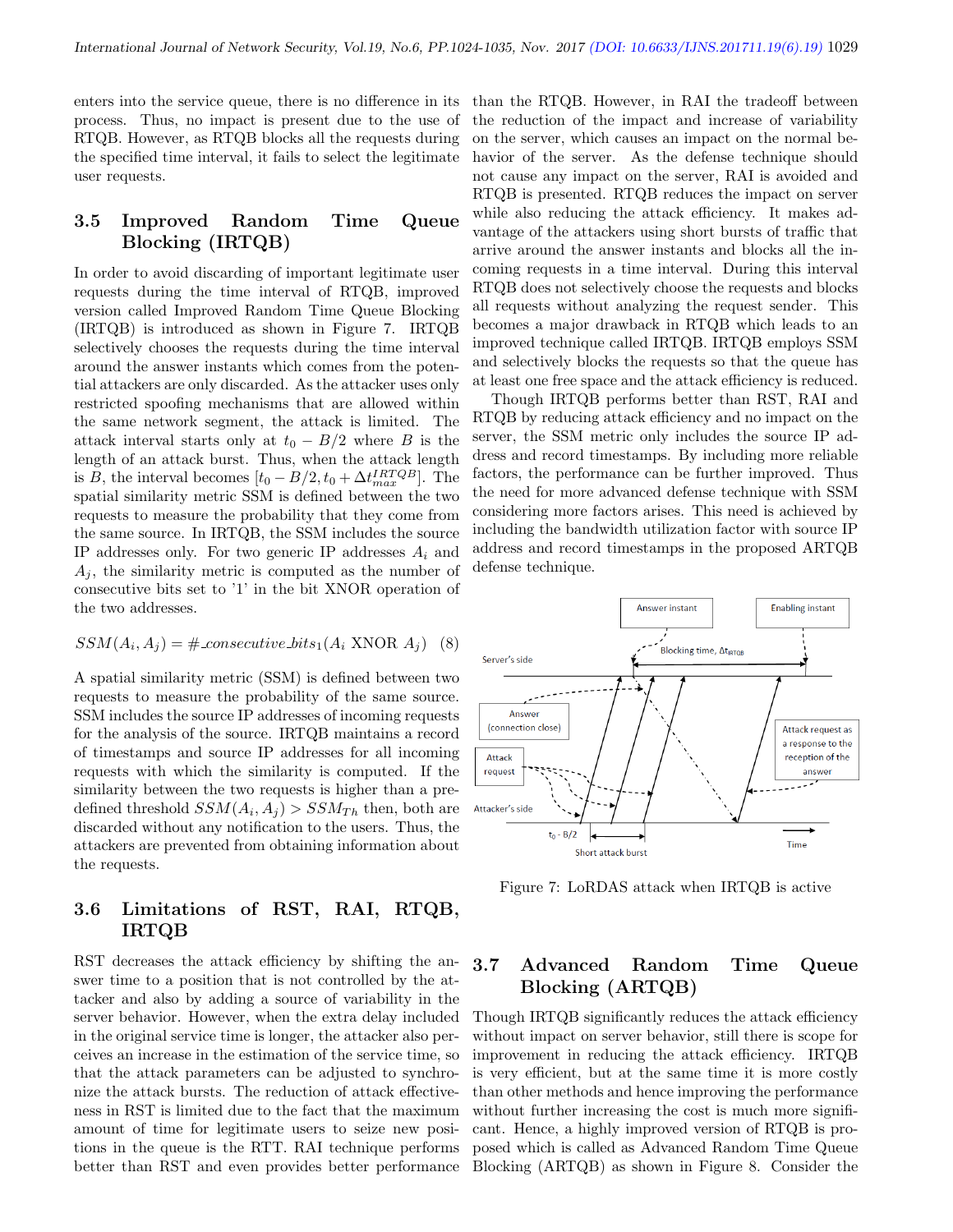utilization bandwidth of user  $b_u$ , is employed by the service in processing a given request. The service bandwidth for legitimate request and attack requests are varied for their processing. Therefore, the service bandwidth for identical requests is modeled as a random variable  $B_u$ , with the normal distribution. The mean value of  $B_u$  is denoted as  $\overline{B_u}$  and the variance is denoted as  $var[B_u]$ .

$$
B_u = N(\overline{B_u}, var[B_u])
$$
\n(9)

Where, N refers the normal distribution. Consider  $\Delta b_{ARTOB}$  is the extra bandwidth utilized and the value for  $\Delta b_{ARTQB} = var[B_u]$ , as all the attack requests are expected in an interval  $[\overline{B_u}, max(var[B_u])]$  around the answer instant. Hence,  $\Delta b_{ARTQB}$  is configured as a random value which is taken from the uniform distribution:

$$
\Delta b_{ARTQB} = U[\overline{B_u}, \Delta b_{max}^{ARTQB}] \tag{10}
$$

Where,  $\Delta b_{max}^{ARTQB}$  is the maximum value of  $\Delta b_{ARTQB}$  and  $U$  refers the uniform distribution. Assume, the bandwidth utilization of the attacker's requests are around the answer instants are very high. Assume the queue contains  $N-1$  requests and that they are all processed by the service module at the rate of bandwidth  $b_u$  Hz per request. The attack bandwidth  $b_1$  for new incoming request is computed as,

$$
b_1^{ARTQB} = [Nb_u + \Delta b_{ARTQB}, (N+1)b_u + \Delta b_{ARTQB}] \tag{11}
$$

Therefore, the similarity metric SSM, is measured between two requests in order to identify the probability that they come from the same source including same bandwidth. Similar to Equation (8), the spatial similarity metric is computed as the number of consecutive bits set to '1' in the bit XNOR operation of the two bandwidths by considering two bandwidths  $B_i$  and  $B_j$ :

$$
SSM(B_i, B_j) = #\text{.consecutive\_bits}_1(B_i \text{ XNOR } B_j) \ (12)
$$

Then, the simple spatial similarity metric for both bandwidth and IP addresses is computed as,

$$
SSM(A_i, A_j, B_i, B_j)
$$
  
=  $SSM(A_i, A_j) + SSM(B_i, B_j)$  (13)  
=  $\#$ -consecutive-bits<sub>1</sub>(A<sub>i</sub> XNOR A<sub>j</sub>)  
+ $\#$ -consecutive-bits<sub>1</sub>(B<sub>i</sub> XNOR B<sub>j</sub>)

#### 3.8 Description

ARTQB extracts the requests from the service queue and processes them at the service time  $T_s$ . After completing the processing the answers are send to the legitimate users who requested them while on the other side called enabling instant, the new requests are started to process. These requests arriving at attack interval  $t_1$  and attack



Figure 8: LoRDAS attack when ARTQB is active

#### Algorithm 1 ARTQB execution

- 1: Extract request from service queue
- 2: Processing request at service time  $T_s$
- 3: //Answer generation
- 4: For every answer
- 5: Insert answer instant in a list L
- 6: Compute attack interval  $t_1$
- 7: Compute attack bandwidth  $b_1$
- 8: Send answer to users
- 9: Extract new request (enabling instant)
- 10: End For
- 11: For every incoming request  $R_a$
- 12: Record timestamp, source IP, bandwidth utilization
- 13: Determine  $t_1$  and  $b_1$  for  $R_a$
- 14: For all requests  $R_b$  in  $t_1$  and  $b_1$
- 15: Compute SSM
- 16: Determine a threshold for SSM,  $SSM_{Th}$
- 17: if  $(SSM(R_a, R_b) > SSM_{Th})$  then
- 18: Discard  $R_a$  and  $R_b$
- 19: else
- 20: Insert Request in Queue
- 21: end if

22: End For

(14)

bandwidth  $b_1$  are selectively chosen and those from the attackers are discarded. When the attack interval expires, new requests are accepted again and the processing begins. ARTQB maintains a list of answer instants from the beginning of the server operation. Similar to IRTQB, around every answer instant, the attack interval and attack bandwidth exists indicating that the attack packets will be arriving during the interval and bandwidth. This helps in avoiding those attacks in the form of requests. The attack interval starts at the length of attack burst B which means that the interval begins at halfway through the initial time and the attack bandwidth starts that the bandwidth begins at halfway through the initial bandwidth. At this instant, no requests will enter the queue but these will be helpful in deciding the new requests as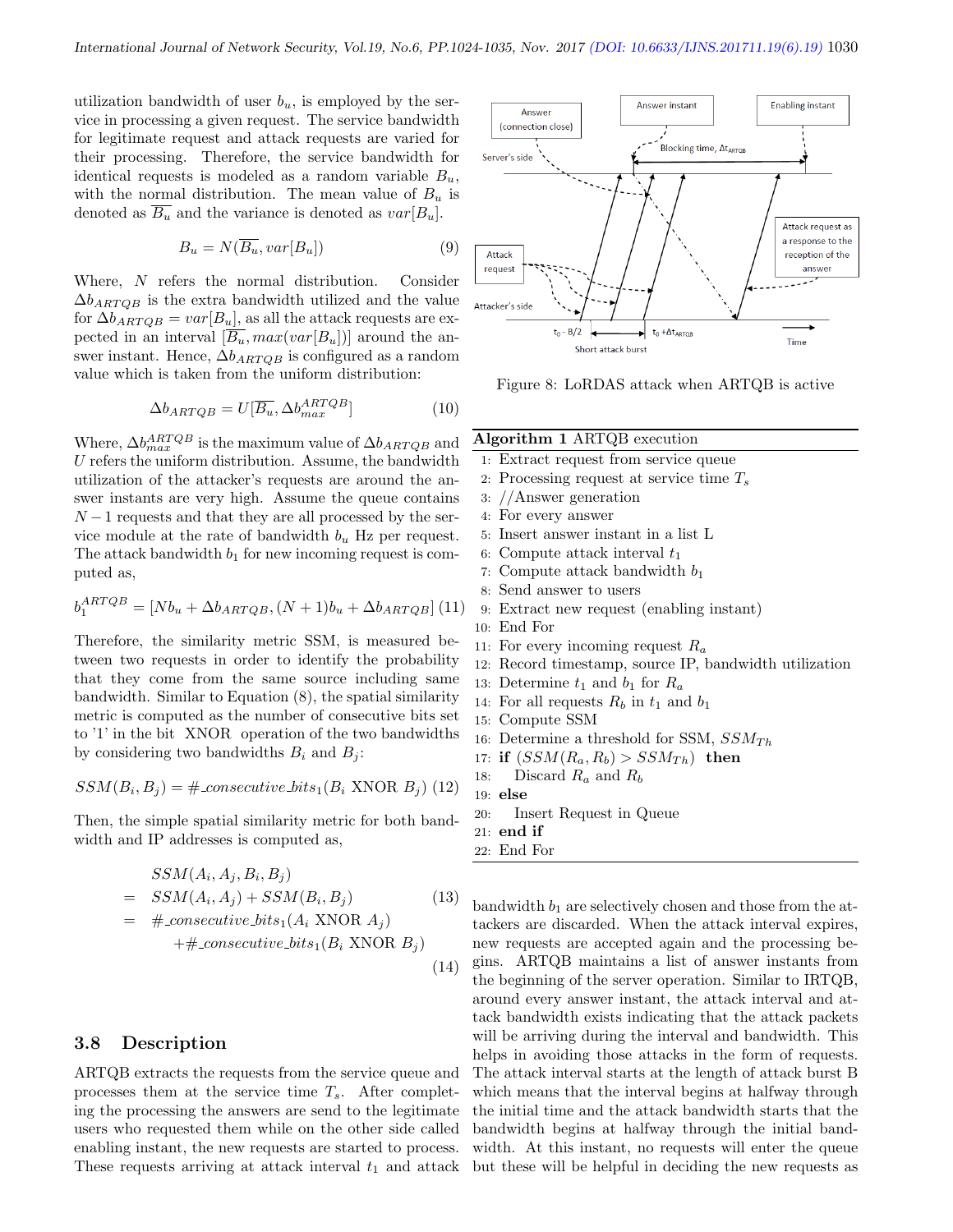legitimate or attack requests.

ARTQB also maintains a list containing the timestamps, source IP addresses and bandwidth utilization for all incoming requests. Using the record list, for all the incoming requests the SSM is computed between the incoming request  $R_a$  and every request  $R_b$  arriving in the attack interval and bandwidth. If the SSM is higher than the defined threshold  $SSM_{Th}$ , both the requests  $R_a$  and  $R_b$  are discarded while in other case the incoming request is accepted. Thus the attack efficiency is reduced below half when the bandwidth utilization is included along with timestamps and source IP addresses in the SSM metric. It is also noted that there is no impact in the server behavior when the ARTQB scheme is active in the server. The overall flow of ARTQB is shown in Figure 9.

## 4 Performance Evaluations

In this section, the proposed defense techniques are evaluated experimentally in the Network Simulator-2. The performance of the low-rate DoS attack is evaluated by measuring the mean in-system time and the attack efficiency. The low-rate DoS attack is employed in the application server inorder to evaluate the attack impact in the server. The server is supplied with different defense techniques namely RST, RAI, RTQB, IRTQB and ARTQB with configuration parameters prescribed with IRTQB and ARTQB considering additional configuration parameter called the SSM threshold. Table 1 shows the configuration values for attack and server parameters in Scenario 1  $(S_1)$ , Scenario 2  $(S_2)$  and Scenario 3  $(S_3)$ .

Table 1: Configuration values for the attack and server parameters

| Parameter                      | Value                                 |
|--------------------------------|---------------------------------------|
| Duration of attack burst, B.   | 0.4s                                  |
| Time between attack packets    | 0.2s                                  |
| in a burst                     |                                       |
| Mean service time, Ts          | 12s                                   |
| Variance of server, $var[T_s]$ | $0(S_1), 0.2(S_2, S_3)$               |
| Interval between legitimate    | $3s(S_1, S_2), \overline{0.95s(S_3)}$ |
| users requests                 |                                       |
| Number of server threads       | $1(S_1, S_2), 4(S_3)$                 |
| Number of positions in ser-    | $4(S_1, S_2), 8(S_3)$                 |
| vice queue, N                  |                                       |
| Number of attack threads       | $-N$                                  |
| Round trip time, RTT           | 1s                                    |
| Similarity metric, ST          | 32                                    |

Scenario 1,  $S_1$ : The server is mono-threaded and the variance of the service time for attack requests,  $var[T_s]$ , and  $var[B_s]$  is 0. Scenario 2,  $S_2$ : Server variance of  $var[T_s]$ , and  $var[B_s]$  is modified. Scenario 3,  $S_3$ : The aim of this scenario is to check how a multithread operation in the server affects the performance of a given and  $S_3$ .



Figure 9: Overall flow of ARTQB

defense technique. The Figures 10, 11, and 12 show the comparison of RST, RAI, RTQB, IRTQB and ARTQB in terms of attack efficiency  $(\%)$  in three scenarios  $S_1, S_2$ and  $S_3$ . The Figures 13, 14, and 15 show the comparison in terms of mean in-system time (s) in scenarios  $S_1, S_2$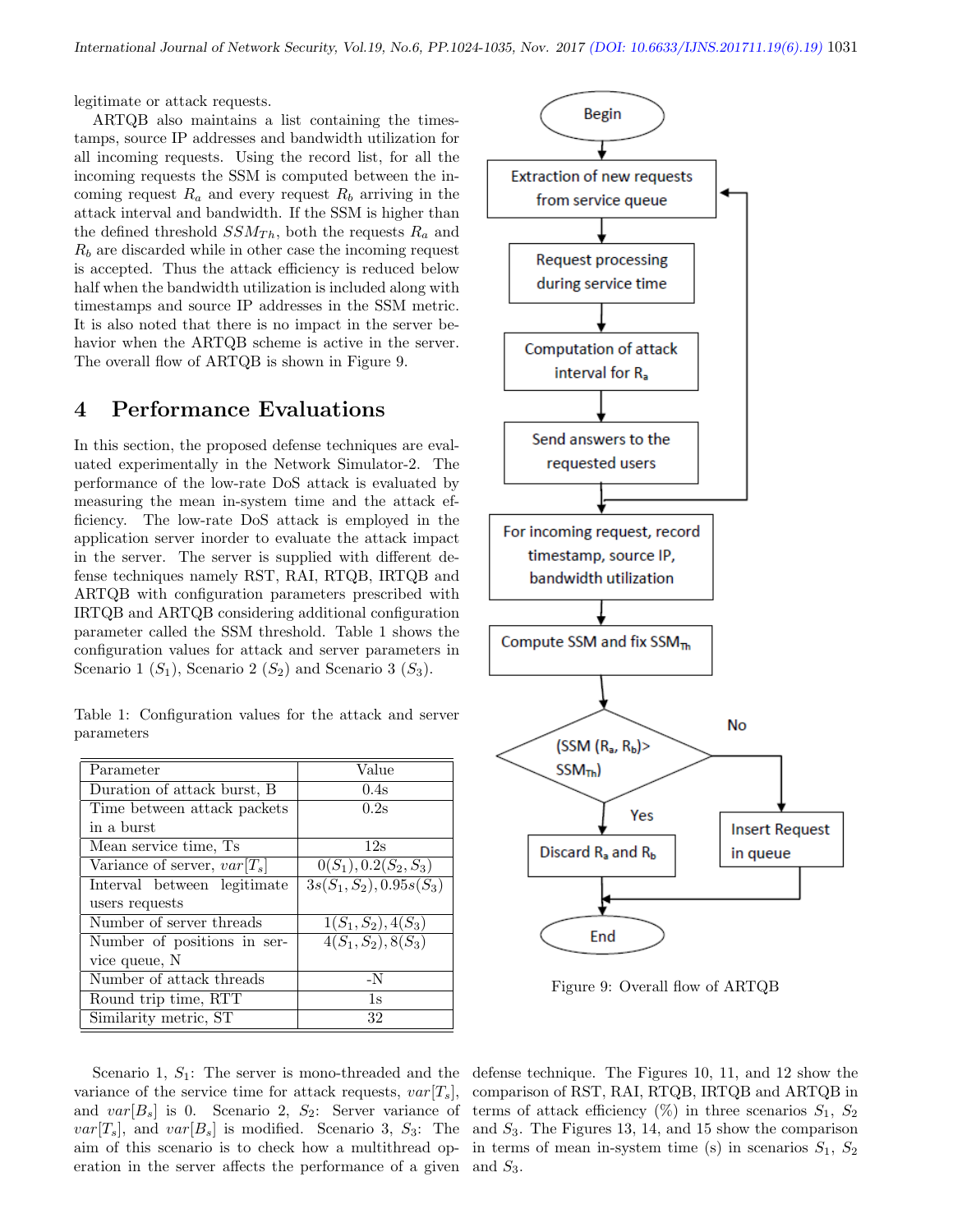#### 4.1 Attack Efficiency

Attack efficiency is the percentage of service queue positions captured by the attacker over the total number of positions captured during the attack execution.

Figure 10 shows that the attack efficiency comparison of RST, RAI, RTQB, IRTQB and ARTQB during Scenario 1 (mono-threaded with zero variance). In Scenario 1, the attack efficiency decreases from 100% to an asymptotic value. The attack efficiency of ARTQB has been much reduced than the other mechanisms since, consideration of the bandwidth utilization. It shows that the 100% attack efficiency in RST decreases to 39% for ARTQB whereas the attack efficiency of other mechanisms such as RAI, RTQB and IRTQB are 90%, 82% and 60% in the time period of 2sec. When the time period is 12sec, the attack efficiency of ARTQB is 20% which is lower than the other defense mechanisms.

Figure 11 shows that the attack efficiency comparison of RST, RAI, RTQB, IRTQB and ARTQB during Scenario 2 (di- threaded with variance 0.2). In Scenario 2, the attack efficiency decreases from 85% to an asymptotic value. By considering the bandwidth utilization in ARTQB, the attack efficiency is reduced compared with other mechanisms. It shows that when the time period is 2sec, the attack efficiency of ARTQB is 54% which is smaller than the other mechanisms. Also, it is clear that the 85% attack efficiency in RST decreases to 27% for ARTQB whereas the attack efficiency of other mechanisms such as RAI, RTQB and IRTQB are 51%, 41% and 35% in the time period of 12sec.

Figure 12 shows the attack efficiency comparison of RST, RAI, RTQB, IRTQB and ARTQB during Scenario 3 (multi-threaded with variance 0.2). In Scenario 3, the attack efficiency of ARTQB is much reduced than the IRTQB technique by considering the bandwidth utilization. It shows that when the time period is 2sec, the attack efficiency value of ARTQB is 46% compared with other mechanisms. Moreover, it is clear that the 87% attack efficiency in RST decreases to 23% for ARTQB whereas the attack efficiency of other mechanisms such as RAI, RTQB and IRTQB are 55%, 44% and 35% in the time period of 12sec.

#### 4.2 Mean In-system Time

Mean in-system time is the time from when a request enters the server to the instant at which its corresponding answer is sent.

Figure 13 shows that the mean in-system time comparison of RST, RAI, RTQB, IRTQB and ARTQB during Scenario 1 (mono-threaded with zero variance). In Scenario 1, the mean in-system time decreases from RST to ARTQB. The reduction in mean in-system time is achieved by considering the bandwidth utilization. It shows that the 87sec in RST decreases to 30sec for ARTQB whereas the mean in-system time of other mechanisms such as RAI, RTQB and IRTQB are 71sec, 49sec and 32sec in the time period of 2sec. When the time period is 12sec, the mean in-system time of ARTQB is 22sec which is lower than the other defense mechanisms.



Figure 10: Scenario 1 attack efficiency (%)



Figure 11: Scenario 2 attack efficiency (%)

Figure 14 shows that the mean in-system time comparison of RST, RAI, RTQB, IRTQB and ARTQB during Scenario 2 (di-threaded with variance 0.2). In Scenario 2, the mean in-system time decreases from RST to ARTQB.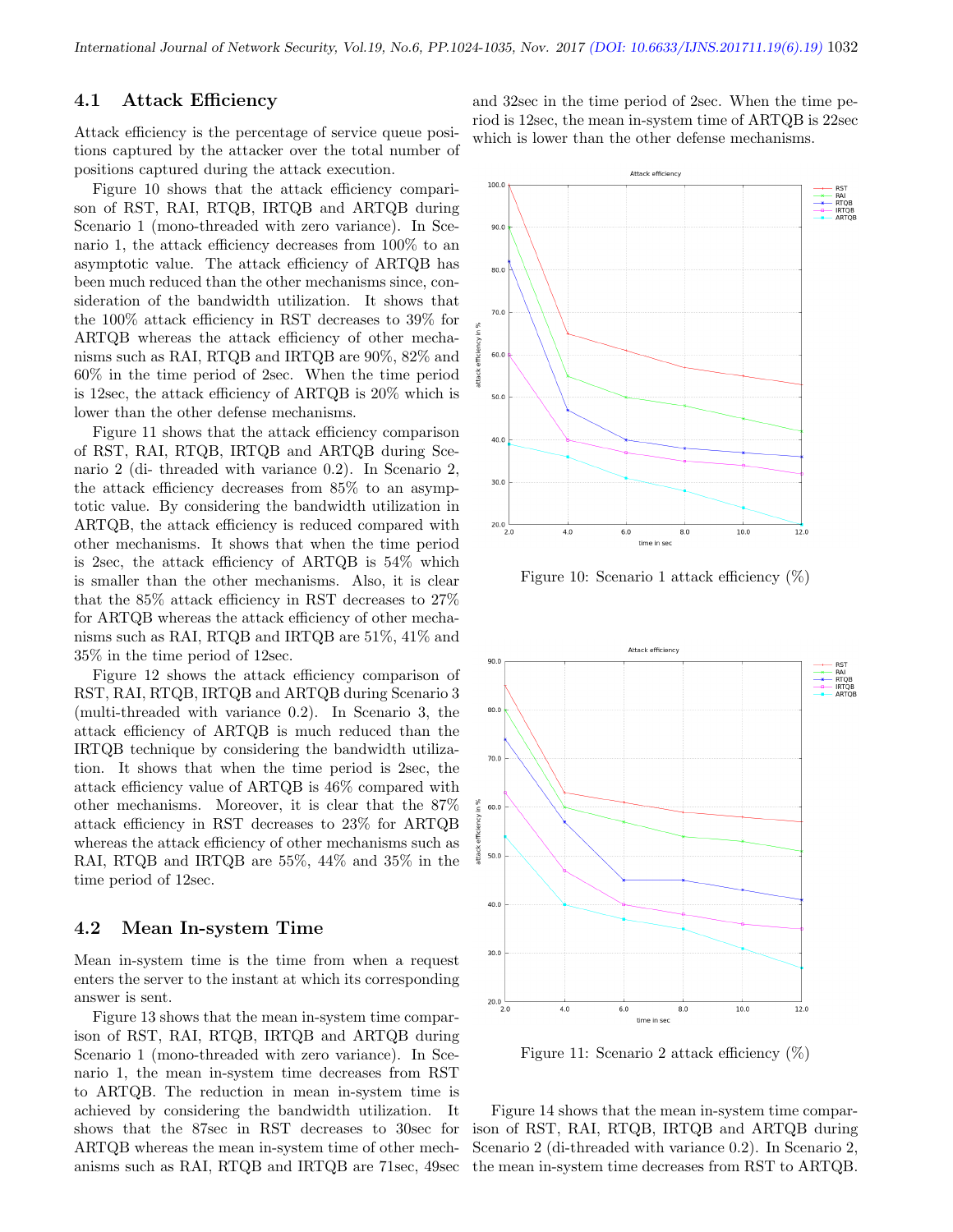

Figure 12: Scenario 3 attack efficiency (%)



Figure 13: Scenario 1 mean in-system time (s)

The mean in-system time of ARTQB has been decreased due to considering the bandwidth utilization. It shows that when time period is 2sec, the mean in-system time of ARTQB is 41sec compared with other defense mechanisms. Moreover, it is clear that the 56sec mean in-system time in RST decreases to 25sec for ARTQB whereas the mean in-system time of other mechanisms such as RAI, RTQB and IRTQB are 55sec, 35sec and 29sec in the time period of 12sec.

Figure 15 shows that the mean in-system time comparison of RST, RAI, RTQB, IRTQB and ARTQB during Scenario 3 (multi-threaded with variance 0.2). In Scenario 3, the mean in-system time of ARTQB is much reduced than the RST technique by considering the bandwidth utilization. It shows that when the time period is 2sec, the mean in-system time of ARTQB is 40sec compared to the other mechanisms. Also, it is clear that the 38sec mean in-system time of RST decreases to 23sec for ARTQB whereas the mean in-system time of other mechanisms such as RAI, RTQB and IRTQB are 34.1sec, 28sec and 27sec in the time period of 12sec.

From the overall results the major research outcomes are that the RST is very simple defense yet not the best method as the attack efficiency is high and also there is impact of attack in the server behavior. When the extra delay is smaller, RTQB and IRTQB performs better but for higher extra delay RAI outperforms the other methods. However RAI also does not reduce the attack impact on server especially during the extra delay.



Figure 14: Scenario 2 mean in-system time (s)

Even RTQB and IRTQB have limitations. Considering these aspects the proposed ARTQB uses SSM with bandwidth utilization reducing the attack efficiency and the impact on the server more than half of the initial efficiency without further increasing the cost.

## 5 Conclusion

Detection of the low-rate DoS attacks is very important in ensuring the behavior of the application servers. Though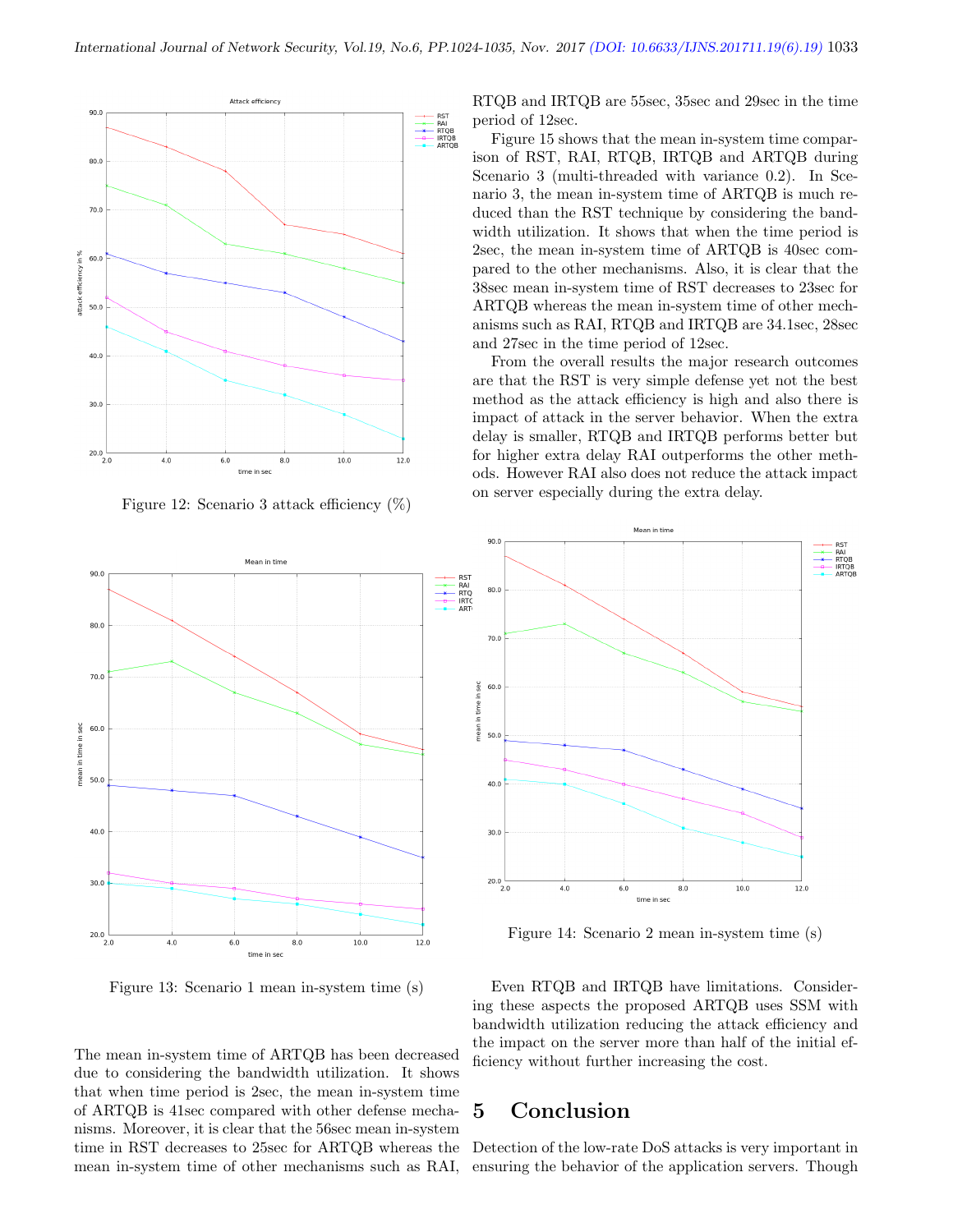

Figure 15: Scenario 3 mean in-system time (s)

the methods such as RST, RAI, RTQB and IRTQB reduces the effect of low-rate DoS attack without much impact on the server behavior, still there are limitations. Hence in this paper, ARTQB is proposed with the aim of maximal reduction of the attack efficiency on the server and minimizing the impact on server behavior. ARTQB selectively chooses the requests during answer instants. Similarly the use of SSM with the bandwidth utilization along with considering source IP addresses and the record timestamp enhances the reduction of attack efficiency. Experimental results conclude that the proposed ARTQB reduces the attack efficiency below half without any impact on the application server behavior.

## References

- [1] E. Adi, Z. Baig, C. P. Lam, and P. Hingston, "Lowrate denial-of-service attacks against HTTP/2 services," in 5th IEEE International Conference on IT Convergence and Security (ICITCS'15), pp. 1–5, 2015.
- [2] A. Ain, M. H. Bhuyan, D. K. Bhattacharyya and J. K. Kalita, "Rank correlation for low-rate DDoS attack detection: An empirical evaluation," International Journal of Network Security, vol. 18, no. 3, pp. 474–480, 2016.
- [3] H. Bedi, S. Roy, and S. Shiva, "Mitigating congestion based DoS attacks with an enhanced AQM technique," Computer Communications, vol. 56, pp. 60– 73, 2015.
- [4] J. Brynielsson, and R. Sharma, "Detectability of lowrate HTTP server DoS attacks using spectral anal-

ysis," in Proceedings of IEEE/ACM International Conference on Advances in Social Networks Analysis and Mining, pp. 954–961, 2015.

- [5] G. Maciá-Fernández, J. E. Díaz-Verdejo, and P. García-Teodoro, "Evaluation of a low-rate DoS attack against iterative servers," Computer Networks, vol. 51, no. 4, pp. 1013–1030, 2007.
- [6] G. Maciá-Fernández, J. E. Díaz-Verdejo, and P. García-Teodoro, "Evaluation of a low-rate DoS attack against application servers," Computers  $\mathcal B$  Security, vol. 27, no. 7, pp. 335–354, 2008.
- [7] G. Maciá-Fernández, J. E. Díaz-Verdejo, and P. García-Teodoro, "Mathematical model for low-rate DoS attacks against application servers," IEEE Transactions on Information Forensics and Security, vol. 4, no. 3, pp. 519–529, 2009.
- [8] G. Maciá-Fernández, Rafael A. Rodr?guez-G?mez, and J. E. D $i$ az-Verdejo, "Defense techniques for lowrate DoS attacks against application servers," Computer Networks, vol. 54, no. 15, pp. 2711–2727, 2010.
- [9] J. Mirkovic, and P. Reiher, "A taxonomy of DDoS attack and DDoS defense mechanisms," ACM SIG-COMM Computer Communication Review, vol. 34, no. 2, pp. 39–53, 2004.
- [10] A. Shevtekar, J. Stille, and N. Ansari, "On the impacts of low rate DoS attacks on VoIP traffic," Security and Communication Networks, vol. 1, no. 1, pp. 45–56, 2008.
- [11] Y. Tang, X. Luo, H. Qing, and R. K. Chang, "Modeling the vulnerability of feedback-control based internet services to low-rate DoS attacks," IEEE Transactions on Information Forensics and Security, vol. 9, no. 3, pp. 339–353, 2014.
- [12] Y. Wang, C. Lin, Q. L. Li, and Y. Fang, "A queueing analysis for the denial of service (DoS) attacks in computer networks," Computer Networks, vol. 51, no. 12, pp. 3564–3573, 2007.
- [13] Z. J. Wu, L. Zhang, and M. Yue, "Low-rate DoS attacks detection based on network multifractal," IEEE Transactions on Dependable and Secure Computing, vol. 13, no. 5, pp. 559–567, 2016.

# Biography

R. Kavitha is a Ph.D. research scholar of Avinashilingam Institute for Home Science and Higher Education for women, currently doing research on cyber security. She has 10 years of teaching experience in Sri Krishna Arts and Science College; Coimbatore. Her areas of interest include Low Rate Denial of Service Attack

Dr. G. Padmavathi is the Professor and Head of computer science of Avinashilingam Institute for Home Science and Higher Education for women, Coimbatore. She has 23 years of teaching experience and one year of industrial experience. Her areas of interest include Real Time Communication, Network Security and Cryptography. She has 200 publications in her research area.